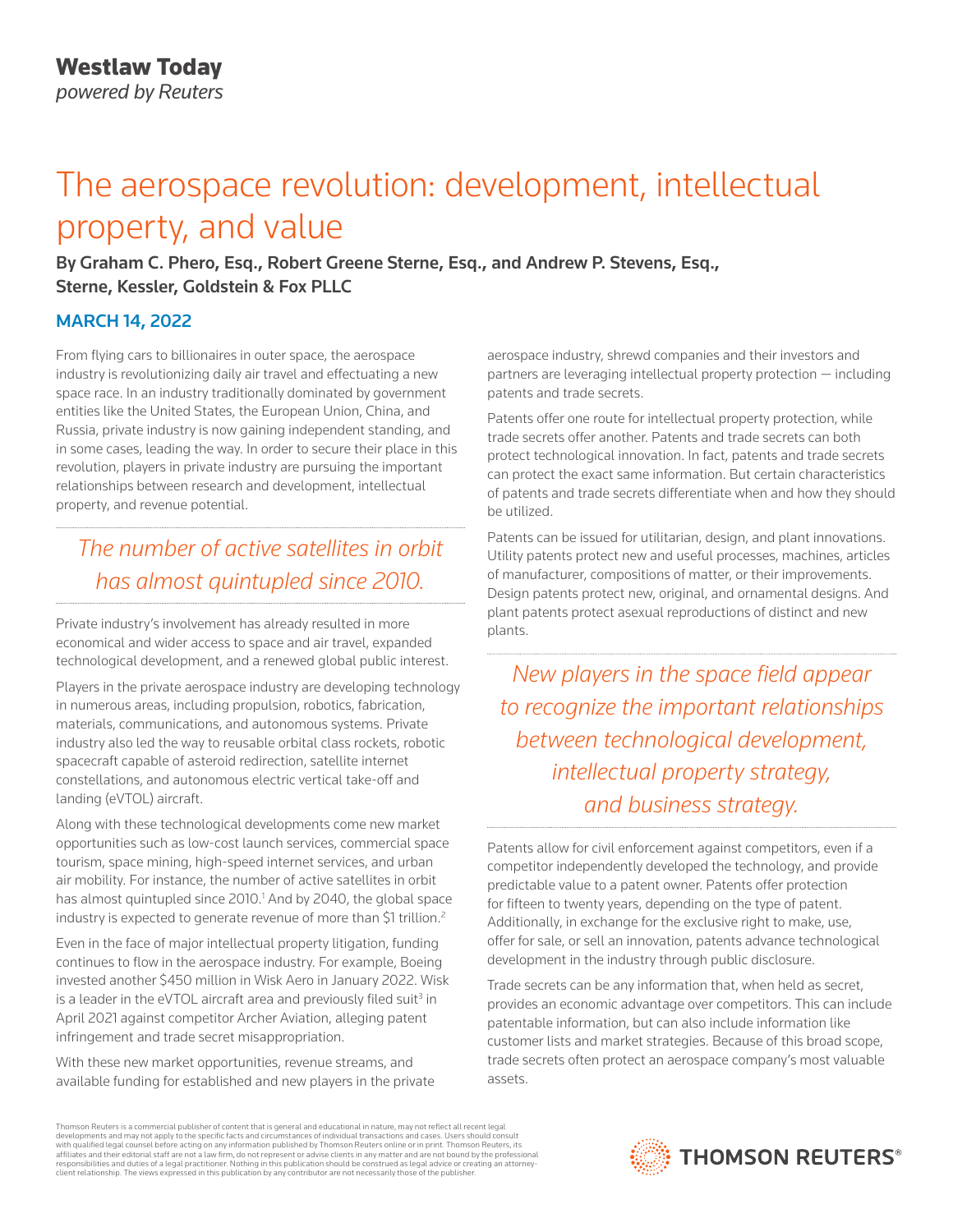Trade secrets do not reveal the details of a technological development to the public, provide for civil and criminal penalties at the state and federal levels, avoid the costs incurred when filing and maintaining patents, and last in perpetuity, or at least as long as the company makes reasonable efforts to keep the information secret.

As two connected options for intellectual property protection, patents and trade secrets must be carefully considered and pursued to fully protect company assets for competitive advantage. However, with the rapid pace of technological development in the aerospace industry and the economic value potential of patent licensing, patents offer a unique route for promoting technological development while providing increased economic value for established and new industry players.

New players in the space field appear to recognize the important relationships between technological development, intellectual property strategy, and business strategy. In fact, an increase in probability of raising venture capital funding was shown for new companies after approval of their first patent.4

This is certainly true for companies like Astra Space, Momentus, Rocket Lab, Redwire Space, Planet Labs, and Sidus Space, where their patent portfolios have developed in line with their special purpose acquisition company (SPAC) mergers or initial public offerings (IPO). The same can be said for aviation companies like Wisk Aero and Archer Aviation.

One space startup company, Sidus Space, provides commercial satellite design, manufacturing, launching, and data collection for a global customer base. Sidus Space had several patents issued in 2021, including patents directed to vacuum chamber motion feedthrough systems, a wastewater bioreactor environment, and a vertical takeoff and landing pad interlocking paver.

On December 14, 2021, Sidus Space (SIDU) went public via a traditional IPO on the Nasdaq Stock Exchange. With a valuation of nearly \$200 million, Sidus Space raised about \$15 million during its IPO.

Planet Labs is another upcoming player in the satellite area. Planet Labs provides geospatial data for use in agriculture, government, and commercial mapping. This company deployed over 200 satellites and uses these satellites to continuously collect millions of miles of satellite imagery that Planet Labs in turn provides as a data subscription service to customers.

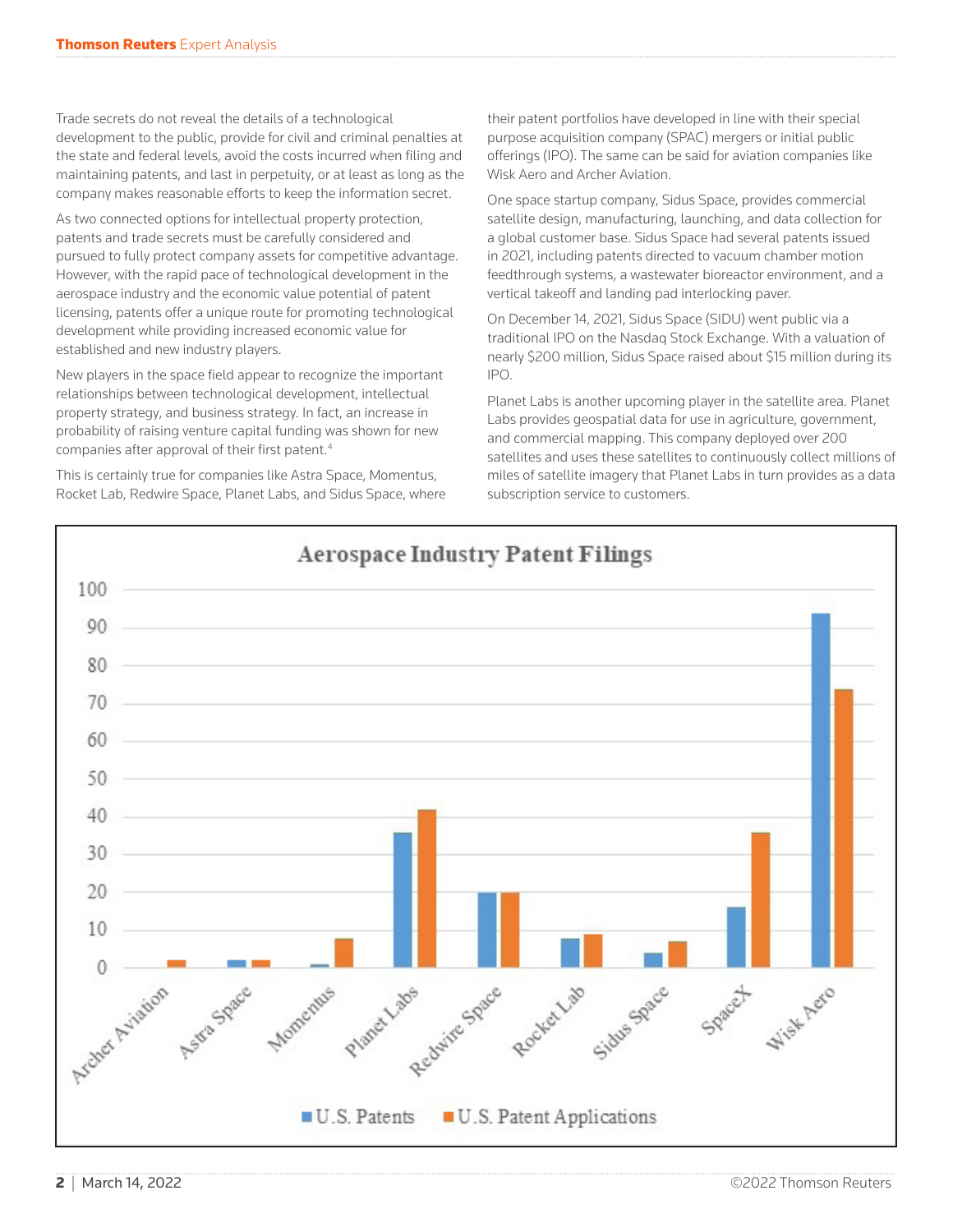| <b>Going Public in the Aerospace Industry</b> |             |             |
|-----------------------------------------------|-------------|-------------|
| Company                                       | <b>Date</b> | <b>Type</b> |
| Archer<br>Aviation                            | 9/17/2021   | <b>SPAC</b> |
| Astra Space                                   | 7/1/2021    | <b>SPAC</b> |
| <b>Momentus</b>                               | 8/13/2021   | <b>SPAC</b> |
| Planet<br>Labs                                | 12/8/2021   | <b>SPAC</b> |
| Redwire<br>Space                              | 9/3/2021    | <b>SPAC</b> |
| Rocket Lab                                    | 8/25/2021   | <b>SPAC</b> |
| <b>Sidus Space</b>                            | 12/14/2021  | <b>IPO</b>  |
| SpaceX                                        | N/A         | Private     |
| Wisk Aero                                     | N/A         | Private     |

As of February 2022, Planet Labs has nearly 100 patent filings, largely directed towards satellite imagery technology. For example, a recently issued Planet Labs patent is directed towards a satellite communication system for sending image acquisition commands to a selected satellite by a certain communication pathway.5

After ten years of business, Planet Labs (PL) went public on the New York Stock Exchange on December 8, 2021. Unlike Sidus Space, Planet Labs went public via a SPAC merger with dMY Technology Group IV. A SPAC, or blank-check company merger, is one where a private enterprise merges with a shell company that is already public.

Planet Labs was valued at \$2.8 billion and, by going public, Planet Labs CEO Will Marshall noted that their SPAC merger would provide the company capital to invest back into further developments, such as software, analytics, and marketing.6

SPAC mergers have assisted many aerospace companies in going public. For example, Astra Space, Momentus, and Rocket Lab have all gone public via a SPAC merger.

SpaceX, now a household name, also exemplifies the importance of patent protection in the satellite area. SpaceX's founder, Elon Musk, once said, "[w]e have essentially no patents in SpaceX. Our primary long-term competition is in China — if we published patents, it would be farcical, because the Chinese would just use them as a recipe book."<sup>7</sup> While this certainly makes the case for trade secret protection, SpaceX no longer appears to heed this mantra in the satellite area.

In 2018, SpaceX began testing and launching Starlink, its highspeed satellite internet constellation. There is a clear correlation with this product launch and the corresponding launch of SpaceX's patent portfolio.

Since 2018, SpaceX has 50 public patent filings (possibly more), with a majority of them directed to antenna systems, satellite constellations, and metal honeycomb materials. For example, a recently issued SpaceX patent is directed towards an antenna system that can transmit and receive signals in certain directions.<sup>8</sup> Such patenting certainly supports the company's increasing valuation. While SpaceX remains a private company, its current valuation stands at over \$100 billion.

The relationships shown between technological development, patent filings, and increased company value evidence the role the patent system can play in the new space race.

Mentioned above, aviation companies Wisk Aero and Archer Aviation are developing eVTOL aircraft for passenger use.

Wisk Aero, owned by Boeing and Kitty Hawk, has focused its efforts on development of Cora, an autonomous eVTOL. Wisk successfully flew this aircraft in 2017 and is continuing development. To date, Wisk has secured over 80 patents, covering a broad range of eVTOL technologies, such as aircraft architecture, propulsion systems, battery design, power distribution, and thermal management.

While still a private company, Wisk's growth continues at a rapid pace, with the \$450 million investment from Boeing.

Archer Aviation, another eVTOL aircraft manufacturer, developed its autonomous eVTOL air taxi, Maker. In December 2021, Archer successfully flew Maker for the first time. Archer is also continuing development and is expected to unveil a four-seat prototype in 2022. Archer has several patent filings directed to electric aircraft power distribution and eVTOL aircraft.

Similar to Planet Labs, Archer (ACHR) went public via a SPAC merger with Atlas Crest Investment Corporation in September 2021, months after Wisk filed its lawsuit against Archer.

In April 2021, Wisk sued Archer in the U.S. District Court for the Northern District of California, alleging patent infringement and trade secret misappropriation. Wisk alleges that technical details disclosed by Archer in its February 2021 investor materials allegedly incorporate multiple trade secrets and also meet limitations of one or more claims of several Wisk patents. Essentially, Wisk is claiming that Archer's Maker is an improper copy of Wisk's next-generation aircraft.

To support its allegations, Wisk detailed several previous patent disclosures and its filing of a confidential patent application